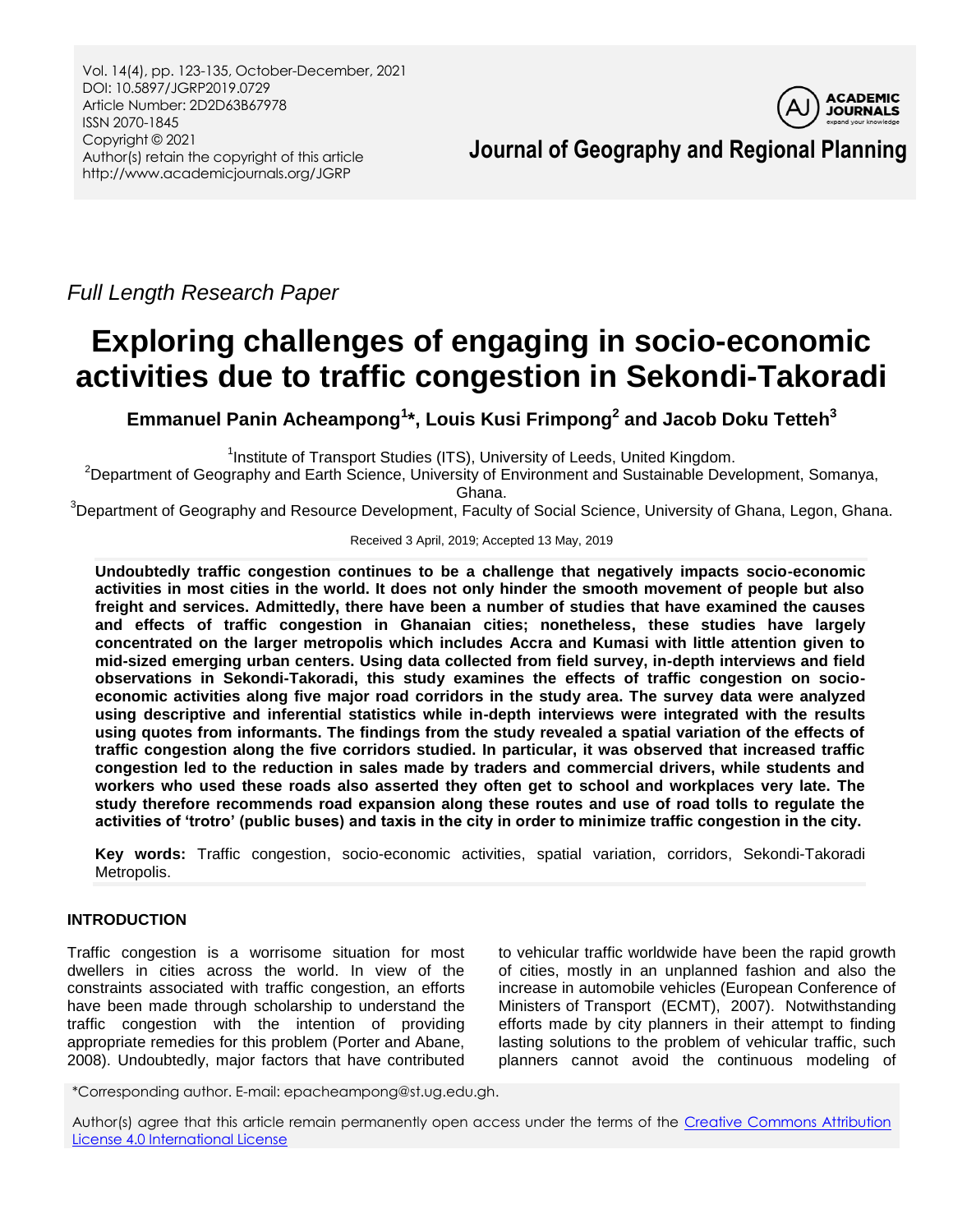efficient ways ofto providing the urban centre with the needed transport services since transport is the daily rhythm of life (Hoyle, 1988). In particular, traffic engineers, transportation planners and public officials responsible for metropolitan transportation systems are frequently criticized for failing to make an improvement in traffic congestion (Taylor, 2003; Victorian Competition and Efficiency Commission (VCEC), 2006).

According to Adenle (1981), the causes of vehicular traffic congestion in urban areas include the increased pace of growth of the population and expansion of urban settlements. The former is normally occasioned by regional inequalities in development which often drive human migration to the urban areas in search of employment opportunities in commerce, construction, and manufacturing. The inevitable outcome of this process results in pressure on the existing transport system in urban areas (Osoba, 2012), while the concentration of people and activities also seriously hampers the free flow of vehicles along main road corridors (Osoba, 2012).

The case of a country like Ghana becomes more pronounced as traders who ply their trade in cities refuse to abide by laws that restrict them from the use of the edges of roads as places of petty trading (Ministry of Road and Highways, 2010). This is a major characteristic of the Central Business Districts (CBD) in major cities in the country and Sekondi-Takoradi is no exception. Sekondi-Takoradi metropolis has experienced rapid growth over the years, with a current population size of 559,548, making it the third largest city in Ghana (Ghana Statistical Service (GSS, 2012a, b; Grants and Yankson, 2003). The traffic situation in the metropolis seems to be on the increase, and it is suggested that if the current trend goes unabated, it will be archetypal to that of Accra and Kumasi (Ministry of Energy and Petroleum, 2014).

Presently, Sekondi-Takoradi is faced with undesired traffic congestion due to the lack of efficient spatial planning and forecasting of the City's growth and performance (GNA, 2012). This is particularly true for most cities in Ghana, notably Accra and Kumasi, due to the failure by governments to implement policies and programmes to mitigate urban traffic congestion (Addo, 2006, p.5). Furthermore, the Department of Urban Roads (2012, cited in a report by the STMA (2013 p.44) stated that Takoradi over the years has experienced tremendous increase in the volume of road traffic especially in the CBD. For instance, in their study of "Vehicular Traffic in Sekondi-Takoradi" on some selected arterial roads in Takoradi, Mahama (2012) found that road traffic in Sekondi-Takoradi generally experienced a positive growth rate of 1.51% between the years 2003 and 2008.

Again, according to the Ministry of Energy and Petroleum (2014), other factors that cause traffic congestion in the city include competition among different services that depend solely on the road transport services

services in the city. Such services comprise catering, hospitality, logistics supplies, freight forwarding, fabrication and waste management services (Adams et al, 2014). Owing to the increase in traffic congestion, socio-economic activities within the city are negatively affected, resulting in a decrease in total economic output of the city (Sekondi- Takoradi Medium Development Plan (STMDP, 2011).

Since mobility is such a vital part of enhancing economic growth, it is important that we address constraints within the transport system in Takoradi, especially in light of its recent rapid growth. In particular, there is an urgent need to understand the consequential effects of vehicular traffic on socio-economic activities in the city. This study seeks to investigate the relationship between traffic congestion and socio-economic activities in Takoradi. The theory of Spatial Interaction as espoused by Ullman in the 1980s is used as the theoretical framework guiding this study. Our choice of the theory of spatial interaction emanates from the fact that in order to understand the interconnectedness between traffic congestion and socio-economic activities in the Central Business District (CBD) of Takoradi, there is a need to understand the causes, sources and direction of the flow of traffic in the city.

# **Situation of traffic congestion in Ghana**

The vehicular population ratio in Ghana grew steadily from 31 vehicles per 1,000 population in 2002, to about 44 vehicles per 1,000 population in 2008 (Addison, 2012). Addison (2012) also estimated that Accra has the highest number of registered vehicles of 605,739 followed by Tema 256,956 and Kumasi 200,116 as of March 2012. The total number of registered vehicles in Ghana as of March 2012 stood at approximately 1,425,900. In the year 2013, however, the number of vehicles on roads in the country increased by nearly 23 percent between January and December (Ministry of Transport, 2014).

Unfortunately, the expenditure of the Government of Ghana to expand and build more roads to accommodate the increase in vehicle importations went down by GH¢200million in 2013 (GSS, 2012). In 2014, the number of vehicles registered by the Driver and Vehicle Licensing Authority (DVLA) was 174,234, which was 22.86% higher than the previous year"s figure. At the same time, the DVLA inspected about 946,284 vehicles for roadworthiness in 2014, which brings the total vehicle population in the country to nearly a million, with concentration again in the two biggest cities, Accra and Kumasi (GSS, 2012). With this increased number of vehicles in the country coupled with increased population, poor planning of our cities and road infrastructure, poor traffic management, the nature of the public transport system force people to depend on private vehicles, hence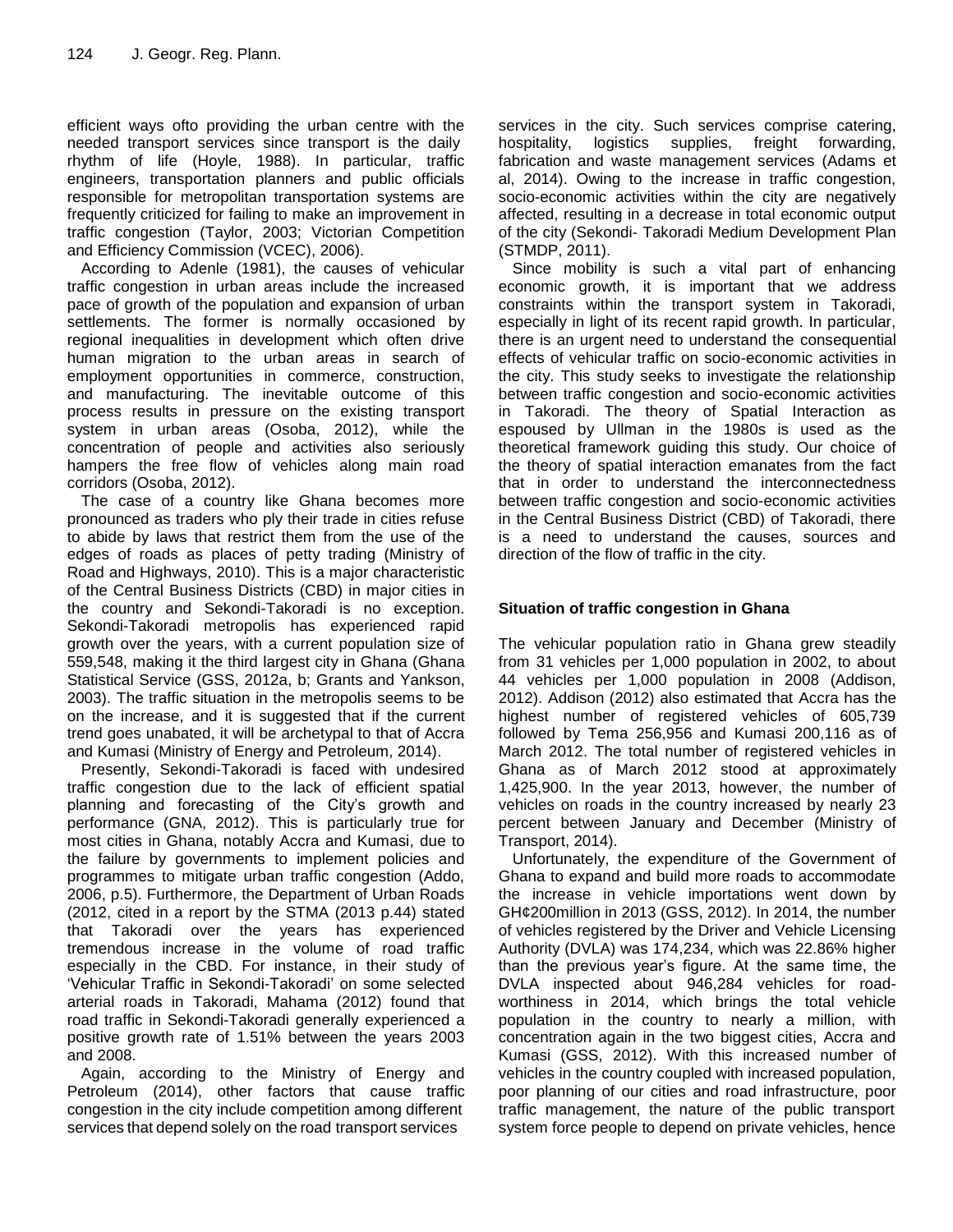increasing the traffic. Thus, the point should be made that congestion is a systemic problem and all angles need to be looked at (Ministry of Transport MoT, 2012).

## **Case of Takoradi**

Takoradi being the largest and most vibrant city in the Western Region of Ghana benefitted enormously from the establishment of a harbour in 1948 (Obeng-Odoom, 2014) and the development of the railway line connecting the city to the interior part of the country. The railway system, once constructed, enjoyed considerable support from Ghana"s first president, Dr Kwame Nkrumah, after Ghana gained independence (1957-1966). However, the railway sector saw some decline during the 1970s (Tsey, 2013) and vehicular transportation took over as the major means of transport in the country and also in Takoradi. The problem relating to the decline of the railway sector is attributable to a number of factors. These include inadequate investment in the sector, inefficient management and competition from the road sector (Tsey, 2013).

Furthermore, according to Obeng-Odoom (2014: 428) "the political elite oversaw an overt, systematic program to reduce the vibrancy of the rail sector, following a series of railway worker strikes". As the sector became a nuisance to successive governments, it no longer attracted sufficient central government support. The 1980s witnessed a new approach to Ghana's economic development problems, identifying state-led management of the economy as an inefficient strategy and the bane of Ghana"s problem and hence the need to adopt private sector management to enhance economic vitality. Unfortunately, the expectation that investment in the railway sector will revitalize the sector did not materialize.

Vehicular transportation on the other hand was seen by the managers of the economy as a more viable transport mode and symbol of modernity (Addo, 2006). The first road was completed in 1895 and the first car arrived in 1902 (Ministry of Roads and Highways, 2014). Today, most goods such as manganese and bauxite which used to be transported by rail are now transported by road and the situation is putting pressure on the already fragile roads, besides the increased accidents involving vehicles (Ghana News Agency, 2012; Asomaning, 2010). Obeng-Odoom (2014)) stated that the return on newly constructed roads which was 29% was far higher than rail (20%). As a result, the World Bank recommended that the management of rail should be left to market forces, with support to road construction and maintenance done by government (Obeng-Odoom, 2014).

The streets in the city of Takoradi are quite old, and only functioned optimally back in the 19th century. Other factors that account for the worsening traffic situation in Takoradi, according to Armah (2012), cited in a Ghana News Agency (2012), include "the oil find, which is attracting several people to the city, the presence of the harbour which serves as a transit for the export and import of goods [as well as a market-place for the] services rendered by the banks, traders, manufacturing and construction firms and finally transport terminals such as Accra and Takoradi Stations".

## **Socio-economic effects of traffic congestion**

As indicated the paper could not have exhausted all the forms of socio-economic issues that can be or are influenced by traffic congestion. As a result, the following activities were exmanined:

## **Work**

Traffic congestion affects work in many ways. A typical example is labour productivity since productivity deals with the ratio of volume measure of output to the volume measure of input and input of labour. This is further directly related to the supply of labour (OECD, 2006), implying that traffic congestion reduces man hours needed to work and further reduce the ability of labour to provide optimum input to yield an equal output. Nadiri and Mamuneas (1996) and Takyi et al. (2013) argue that productivity is an investment by a state in transportation while output is the gross domestic product (GDP). For instance, a study by Metro Denver Economic Corporation showed that in Metro Denver, Mountain Resort Region, Colorado, a 0.5% decrease in man"s productivity due to congestion resulted in a \$728 million decrease in national GDP (Development Research Partners, 2007). A state that invests efficiently in transportation will therefore ensure an adequate supply of labour.

Furthermore, road traffic congestion affects the ease to distribute goods and services within the city. In other words, congestion impairs people"s free movement and therefore affects a wide range of activities such as the distribution of goods and services and market opportunities in the cities, which can best be delivered through transport mobility (May and Marsden, 2011). Congestion further reduces productivity through increased inventory holding by manufacturers and retailers as a result of unreliable travel conditions within cities. This is because business activities depend on the timely delivery of logistics, but productivity in most cases is hindered by the delay in the delivery of freight. Weisbrod and Reno (2009) concurred with the statement by proposing that increased traffic congestion leads to higher costs incurred by commuters and thereby negatively affects business operations.

## **Cost of transportation**

More often than not the impact of vehicular traffic on travelers (the added time) as well as the increased costs of vehicle operators (fuel and spare parts) is the key components of travel system inefficiency (NRC, 1995).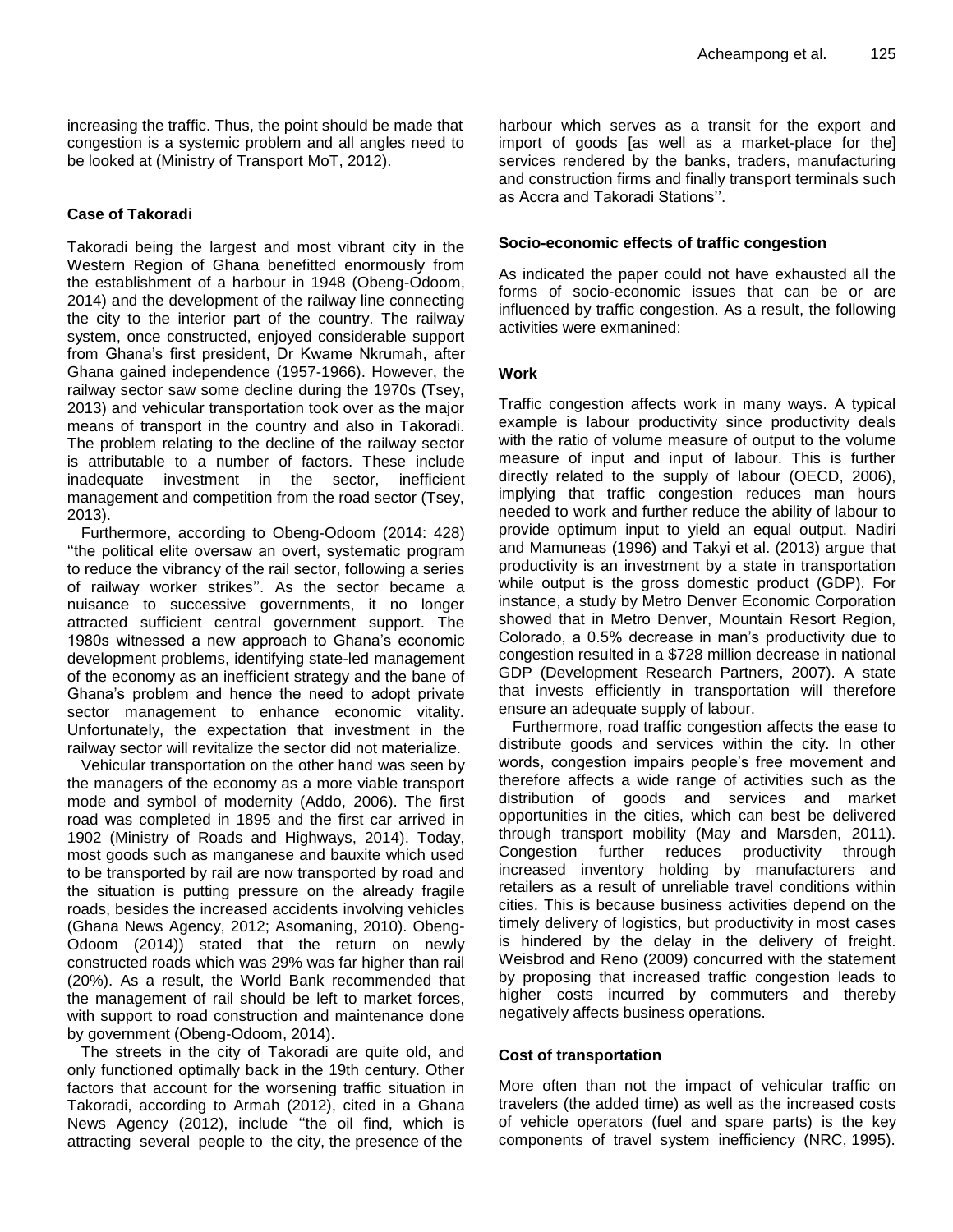Eddington (2006) argues that travel or economic costs of congestion take the form of time wasted through travel delays and unreliable transportation conditions, extra fuel, inability to forecast travel time, environmental damage and related cost to human health. For example, it has been shown that a 15% reduction in average speed in built-up areas may reduce fuel consumption by 20 to 25% (Baker, 1994; NRC, 1992). Furthermore, six times more gasoline is required for a vehicle to start from a complete stop than it does if the vehicle does not come to a complete stop (Baker, 1994).

# **Infrastructure dilapidation**

Pressure on road infrastructure such as bridges and interchanges due to traffic congestion can cause their dilapidation. Bridges on such roads carry the weights of vehicles that have to queue on them. This puts excessive stress on the roads and causes them to wear out. More often than not these roads develop pot holes and failed portions due to the weights of over-loaded articulated vehicles; with time, decay sets in earlier than expected (May and Marsden, 2011; Atash, 2007).

# **Health**

Most of the vehicles on the roads now are powered by derivatives from fossil fuel and other hydrocarbons. The carbon monoxide emitted by them warms up the environment so much that the ozone layer is so badly affected and the infrared wave now penetrates the atmosphere causing the greenhouse effect. The Ozone layer has been seriously depleted resulting in global warming which causes changes in the climate. The emissions from motorized vehicles not only affect the environment but also the health of the individuals. The effect of carbon monoxide on human and animals is devastating. Choking as a result of air pollution, high blood pressure and tension due to road rage are all aftereffects of prolonged stays in road traffic congestion (Gardner, 2010).

Al-Mogrin (2005) asserted that lead poisoning occurs more frequently due to traffic. He further identified the symptoms of lead poisoning to include vomiting, constipation or bloody diarrhea with central nervous system effects such as insomnia, irritability, convulsion and even death. For instance, a recent survey on effects of traffic emissions on pregnancy outcomes linked exposure to emissions to adverse effects on gestational duration and possibly also intrauterine growth (Pereira et al., 2010). Other symptoms include headache, weakness, stress and constipation and death due to road accidents (Kayode, 2015; Tamakloe, 1993).

# **Education**

School-related traffic congestion poses threats to the

safety of students, teachers, parents, residents, and motorists in and around school locations and this has become a major problem in communities throughout the world. The most obvious cause of traffic congestion around schools is too many vehicles, and the biggest source of those vehicles is parents' dropping off and picking up their children from school. In the United States, roughly three-quarters of school-aged children are taken to school by car (National Center for Chronic Disease Prevention and Health Promotion, 2001). In the United Kingdom, the share of children taken to school by car is estimated to be between one-third (Derek Halden Consultancy, 2002a, b), and one-half. In both countries, the rate of increase in car transportation of children to school has been significant, often creating serious traffic congestion problems (Kearns and Collins, 2003).

Other factors include changes in school purposes and populations, new school construction, the addition or elimination of busing, and the overall physical infrastructure, street layout, and traffic signs and signals surrounding a school. School traffic congestion is a source of problem for students, school staff, residents in and around schools, and local police charged with enforcing traffic laws and responding to problems raised by residents and schools. More importantly, congestion can be a source of traffic crashes, child pedestrian injuries and death. Child pedestrian injuries due to traffic are more likely to occur in settings with high traffic volume and on-street parking, with children often emerging "masked" from behind parked cars (Porter et al., 2011; Adarkwa, 1991).

# **Religious activities**

Developing countries such as Ghana do experience quite heavy traffic on days when majority go to church. According to Buah (1998), Ghana has close to about 70% of its citizens being Christians. Also, in Takoradi, the STMA (2012) estimated about 83% of the population being Christians and as such on Sundays in particular and during other Christian festive seasons the roads leading to the church zones get congested with vehicles transporting people to the church premises. This kind of congestion is temporal in that after the service, there is no traffic on the roads. However, effects of traffic congestion on church activities include the possibility of people joining different denominations or churches, which in most cases are not pleasing to them or can to lead to members breaking their promises. Such experiences could be challenging as they could even lead to others not attending the church anymore (Buah, 1998).

# **Recreation**

Although initially congestion issues were not addressed within the main tourist road transport externalities, recent trends tend toward a higher use of private or hired cars in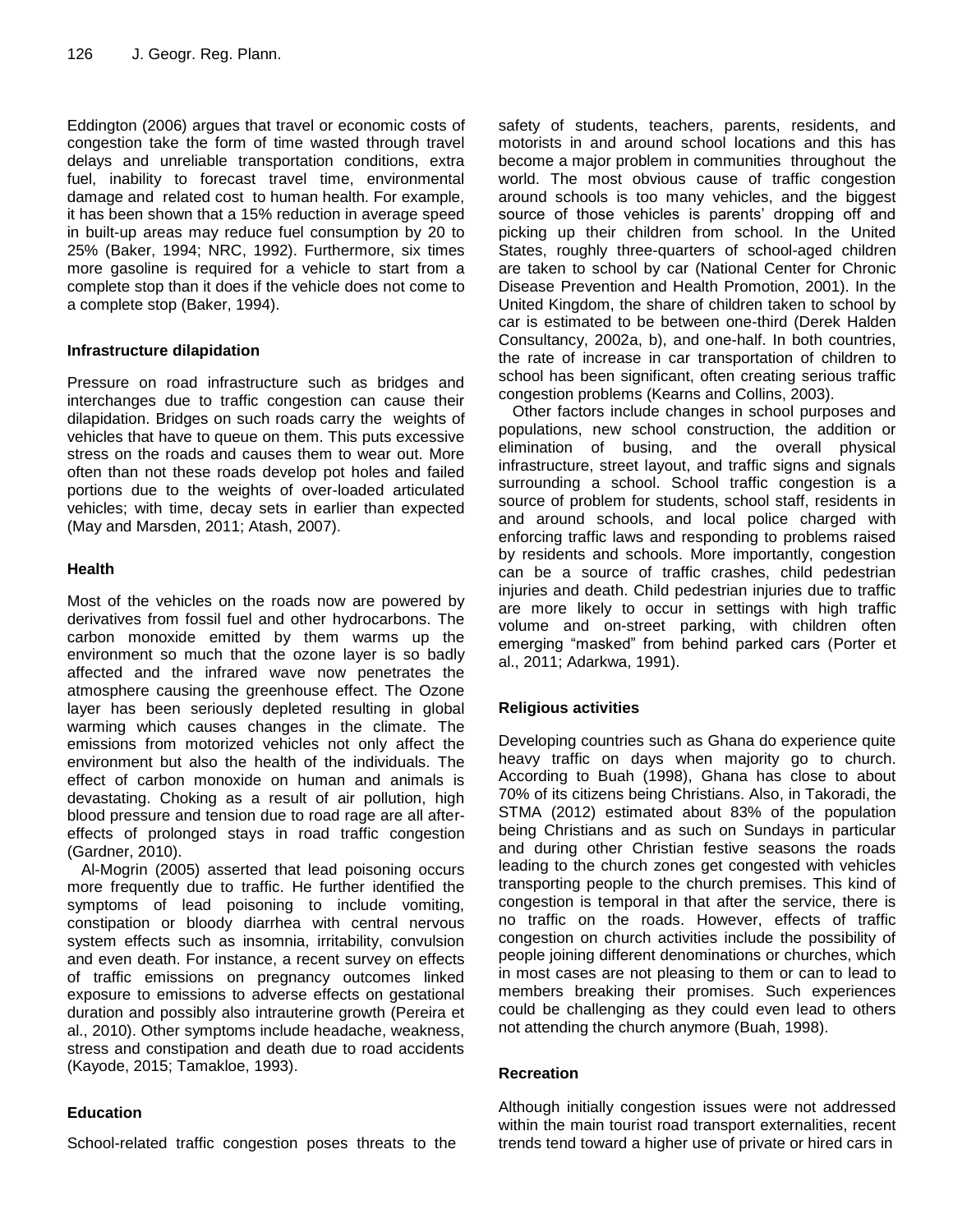tourism destinations (Palmer et al., 2007) and the popularization of the city-break holidays have led to a growing concern about and interest in the contribution of tourism to road traffic congestion. For this reason, city authorities in recent times have become conscious of how the presence of congestion can damage tourist image and how congestion has been recently pointed out as one of the main negative impacts of tourism (Cui and Ryan, 2011). Aguiló et al. (2012), mentioned that, currently cities are developing an interest in applying economic instruments for the regulation of tourism activities in order to yield optimum returns.

This is of special relevance because each country has its own image which is part of its tourist product, but is also susceptible to the effects of transportation problems (Teye, 1992). Traffic congestion, being one major setback of tourism, can reduce the time available for participation in tourist activities and could be perceived as an unsatisfactory experience by visitors. According to Alegre and Cladera (2006), traffic congestion can have a negative effect on a possible future visit by influencing visitors to seek out alternative destinations. For example, there was a \$25 million business revenue reduction in Colorado after the percentage of visitors decreased by 1% in 2005 (Development Research Partners, 2007).

## **Hypothesis**

In investigating the relationship between traffic congestion and socio-economic activities, this study has developed this hypothesis: *''There is a significant relationship between severity of traffic congestion and socio-economic activities, namely, work, transportation, education, health, religious activities and recreation in Takoradi''.*

#### **METHODOLOGY**

Epistemologically, this study adopted pragmatism as the philosophical basis and this allowed the use of mixed methods approach for data collection and analysis and analysis of the work. Thus, both qualitative and quantitative techniques were used to achieve convergence and corroboration of the data collected (Johnson and Onwuegbuzie, 2004). For example, interviews from participants from the Department of Urban Roads, Sekondi-Takoradi Metropolitan Assembly and terminals at Takoradi"s CBD were used to support or corroborate patterns and measures obtained from the quantitative responses of the respondents within the research area.

#### **Data collection**

The data collection methods included in-depth interviews, personal observation and cross-sectional survey. A total of twenty people were interviewed and this comprised public officials with knowledge about transport planning, workers who ply these road almost every day and drivers. For instance, on Corridor 2 staff and employees in Ajumakoman Press, Shell and Goil Filling Stations were interviewed. Key personnel from the Department of Urban Roads,

STMA, DVLA, MTTU, Metro Mass Yard the major terminals in the city were also interviewed to provide technical input into the research. Most of the interviews were conducted within a duration of 30 to 45 min. The interviews were conducted using an interview guide. The breakdown of the respondents of the questionnaire is shown in Table 7.

A total of 120 respondents were sampled for this study. Four categories of people were targeted for the survey. These were commercial drivers, passengers, traders including markers sellers and formal employees. In the absence of official data of the number of people that use these roads daily, the researcher had no other option than of equally distributing the total sample across the five main corridors that were being studied. Thus 24 people were sampled along the 5 road corridors. The sampling process was done in two stages. First a stratification of the four groups was done. After, respondents who fell within the four strata were randomly sampled as the researchers walked along the road.Below are the corridors, also termed as zones or master stations (MS) in Mahama (2012) in their study of vehicular traffic in Takoradi and which is also being adopted in this study.

Zone 1: Areas in and around the Takoradi Market Circle

Zone 2: Paa Grant Roundabout near New Takoradi and the Takoradi Polytechnic (T- Poly) Traffic Light Junction.

Zone 3: Effiakuma Traffic Light popularly known as Number Nine Traffic Light. Zone 4: Tanokrom Traffic Light also known as Pipe Ano Traffic Light.

Zone 5: Kwame Nkrumah Circle which is popularly referred to as Ajep Roundabout,

These zones comprised arterial roads linking different areas within the Metropolis to the city centre and are located within some residential suburbs as well (Figure 1). For this reason, the questionnaires were administered not only along the roads but also in the suburbs within which the roads are located. A typical example was New Site located around the road from Effiakuma Junction to Takoradi Polytechnic.

## **Description of variables**

Both the dependent variable and the independent variable were ranked using the Likert scale 1 to 5, where for severity of traffic, a value of 1 represented very low congestion, 2 represented low congestion, 3 represented moderate congestion, 4 represented high congestion and 5, very high congestion. In the case of socioeconomic activities a scale of 1 represented very low effects, 2 represented low effects, 3 represented moderate effects, and 4 represented high effects and 5 for very high effects. It implied that for the severity of traffic congestion to have a positive relationship with the effects (socio-economic activities) the beta value from the regression model has to be positive and a negative value of the beta also represented a negative relationship between the two variables. A key advantage of this technique is it made it easier to study the individual influence of the cause variables (traffic congestion) on the socio-economic effects (Abdal-Salam, 2008).

#### **Data analysis**

In analyzing the data, interviews conducted from the field were transcribed, analysed and discussed using the narrative technique There was a translation of interviews into the English language where necessary. The translated and transcribed interviews were later added to the findings of the study where they provided insight into the discussion done. This helped to follow the participants (interviewees) "down their trails" (Reissman, 2002; Teye, 2012). There was also discussion of the observations made on the field. In order to identify the degree of the relationship between the severity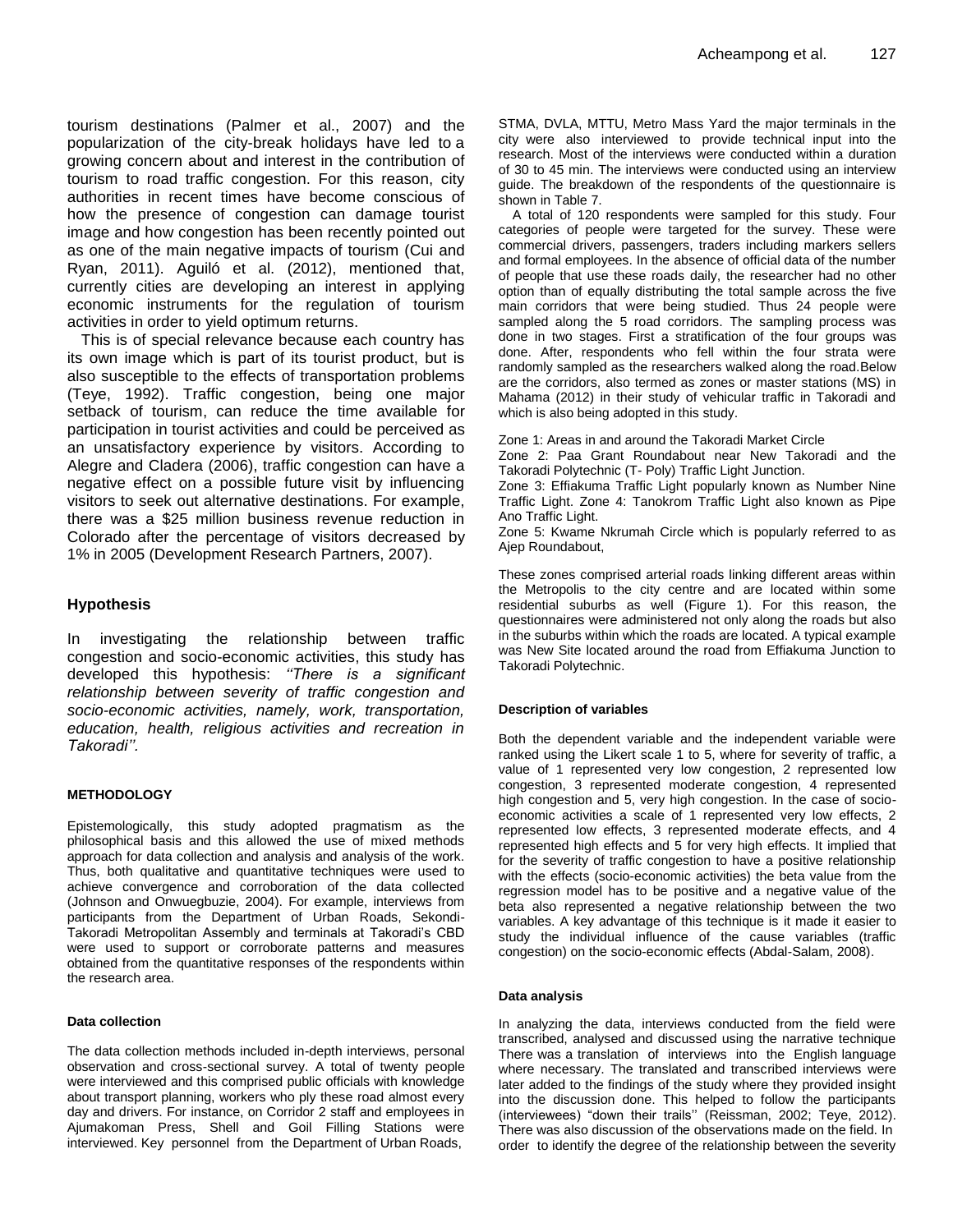

**Figure 1.** Map of the Takoradi study area showing sample locations. Source: Ghana Geological Survey (2015).

of traffic congestion (predictor variable or Independent Variable (IV)) and the socio-economic activities (Dependent Variables) in Takoradi, a simple linear regression was performed (Atindanbila, 2013; Button and Hensher, 2001). Using the Statistical Package for the Social Sciences (SPSS) version 20, the strength and level of significance between the independent variables and the dependent variables were determined. The regression equation is as follows,

Linear regression model  $α = βx +c$ ,

Where  $\alpha$  = Dependent or response variable (Socio economic Activities), X= Independent or Explanatory Variable (Severity of Traffic Congestion).  $\beta$  = the slope or gradient of the line. C = Regression Constant, the intercept (the value of  $\alpha$  when  $x = 0$ ).

#### **RESULTS AND DISCUSSION**

#### **Effects of traffic congestion on work**

On average, the expected number of working hours of employees, employed in the formal sector (public and private) in the economy of Ghana is eight hours (Takyi et al., 2013; Lartey, 1977; Adarkwa, 1991). Twenty three percent of the respondents surveyed on Corridor 1 indicated they often reported late to work (Table 1), a situation which Cortright (2009) termed as man productivity loss to time. This finding is also consistent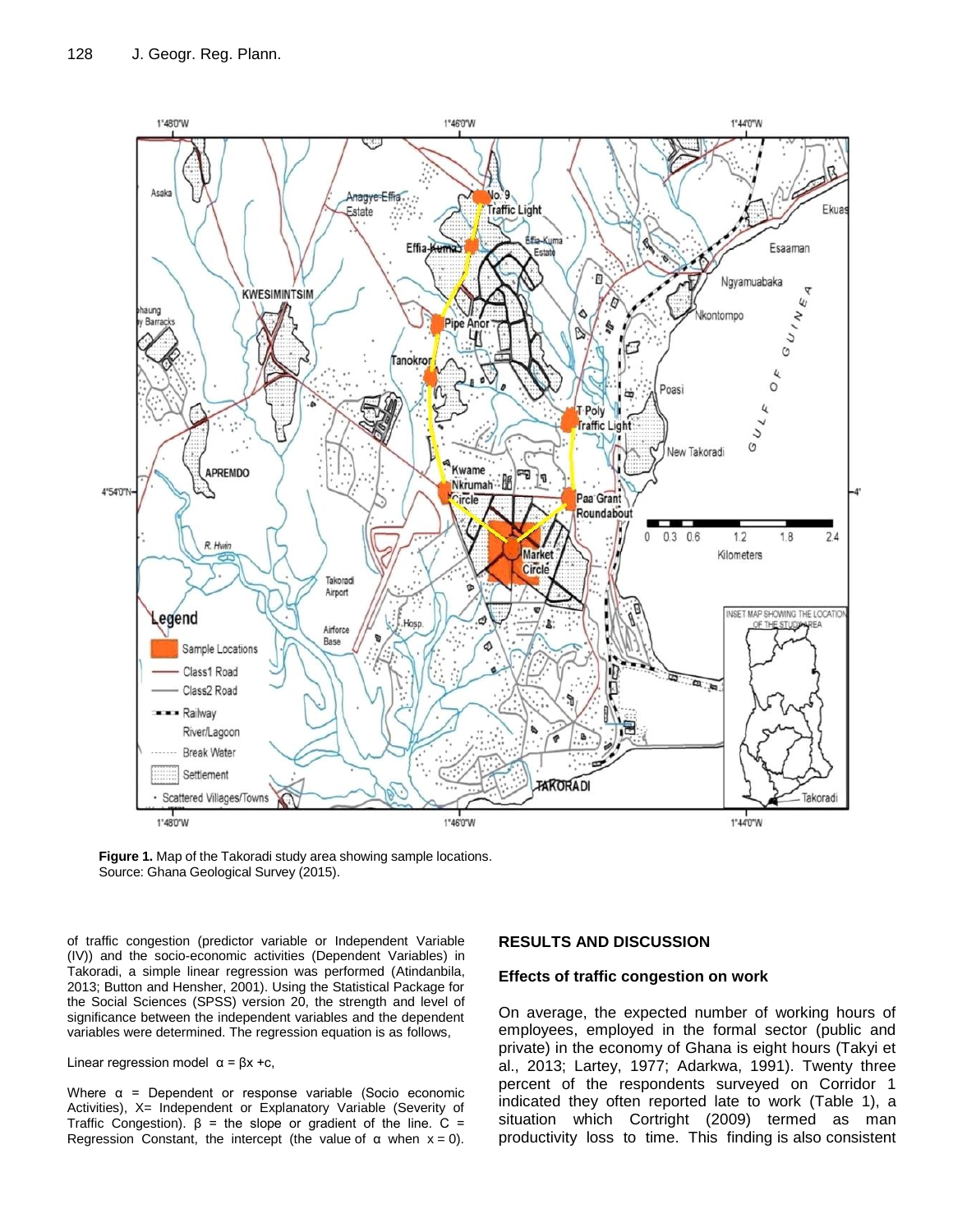|                             | Effects in % |                                                                      |                  |                                                                                   |                       |           |  |  |  |
|-----------------------------|--------------|----------------------------------------------------------------------|------------------|-----------------------------------------------------------------------------------|-----------------------|-----------|--|--|--|
| <b>Studied</b><br>corridors | time         | <b>Reduced work Difficulty in distributing</b><br>goods and services | <b>Increased</b> | Inability to work<br>inventory holding efficiently due to stress or city's growth | <b>Reduced output</b> | Total (%) |  |  |  |
|                             | 23.7         | 35                                                                   | 15               | 14.3                                                                              | 12                    | 100       |  |  |  |
|                             | 17           | 49.4                                                                 | 19               | 10.4                                                                              | 4                     | 100       |  |  |  |
| C                           | 18           | 23                                                                   | 17.8             |                                                                                   | 30.2                  | 100       |  |  |  |
|                             | 15           | 21                                                                   | 17.4             | 27.4                                                                              | 19.2                  | 100       |  |  |  |
|                             | 36.3         | 35                                                                   | 9.3              | 12.4                                                                              |                       | 100       |  |  |  |

**Table 1.** Effects of traffic congestion on work.

Source: Fieldwork (2016).

**Table 2.** Effects of traffic congestion on transportation.

| <b>Studied</b> | <b>Effects in %</b> |       |                                                                                                                 |             |               |           |  |  |
|----------------|---------------------|-------|-----------------------------------------------------------------------------------------------------------------|-------------|---------------|-----------|--|--|
| corridors      | spent on roads      | usage | Increase in time Increase in fuel Destruction of brakes Inability to forecast Environmental<br>and accelerators | travel time | deterioration | Total (%) |  |  |
|                | 23.7                | 35    | 15                                                                                                              | 14.3        |               | 100       |  |  |
|                | 16.3                | 33.3  | 19.3                                                                                                            | 16.5        | 14            | 100       |  |  |
| 3              |                     | 13    |                                                                                                                 | 34          | 19            | 100       |  |  |
|                | 23                  | 29    | 21                                                                                                              | 10          |               | 100       |  |  |
|                | 31                  | 14.6  | 4.4                                                                                                             | 35          | 15            | 100       |  |  |

Source: Fieldwork (2016).

with the discussion by the OECD (2006) and Hon (2005) that traffic congestion affects labour productivity directly since input of labour is directly related to the supply of the labour (OECD, 2006; Hon, 2005). Furthermore, traffic congestion according to an informant on Corridor 5 reduces the economic growth of Takoradi. Hartgen and Fields (2009), in assessing the situation, stated that the effects of traffic congestion on cities' growth can also lead to a reduction of billions of dollars in productivity and output of the cities. It is therefore important for governments and employers to find ways of improving mobility in such cities since "productivity is an investment by a State in transportation while output is the gross domestic product (GDP)', (Nadiri and Mamuneas, 1996; Okoye et al., 2010; Kayode, 2015). A hawker in an interview however disclosed to the survey team a positive effect of the traffic congestion. This is what she had to say,

*'I make a lot of money during the late morning and evening because a lot of passenger vehicles use the road at these times. I therefore do not miss sales around this time at all'.*

#### **Effects of traffic congestion on transport**

Respondents who did not own cars explained that it was quite expensive to board vehicles in Takoradi, thus a rise in transport fares was a major challenge to the household. A member of staff at the Department of Urban Roads described the situation in an interview as follows:

"The challenge of traffic congestion is rather appalling especially for private car users who drive over 5 km to work, *'I have to spend not less than 350.00 Ghana Cedis every month on fuel for my car which is more than 30% of my salary'*.

Eddington (2006) and Link (1999) referred to this occurrence as travel cost due to increase in travel delay and need for extra fuel. A household head from Tanokrom also reiterated that;

"It is not advisable for residents to use their own vehicles from areas such as Sekondi to Takoradi to enjoy a particular service. We have no choice since that is the order of the day".

Fuel usage and cost of spare parts which according to the NRC (1995) and Eddington (2006) increases cost of driving is a challenge in Takordi as taxi drivers form the bulk of the drivers in the Metropolis. The huge cost incurred by especially public transport drivers on fuel was also found to add an extra burden to their other financial responsibilities like school fees, government taxes and levies. For this reason 10% of the drivers confirmed evading taxes (Table 2), thereby causing the Metropolis loss of funds which could otherwise have been used to provide infrastructure services.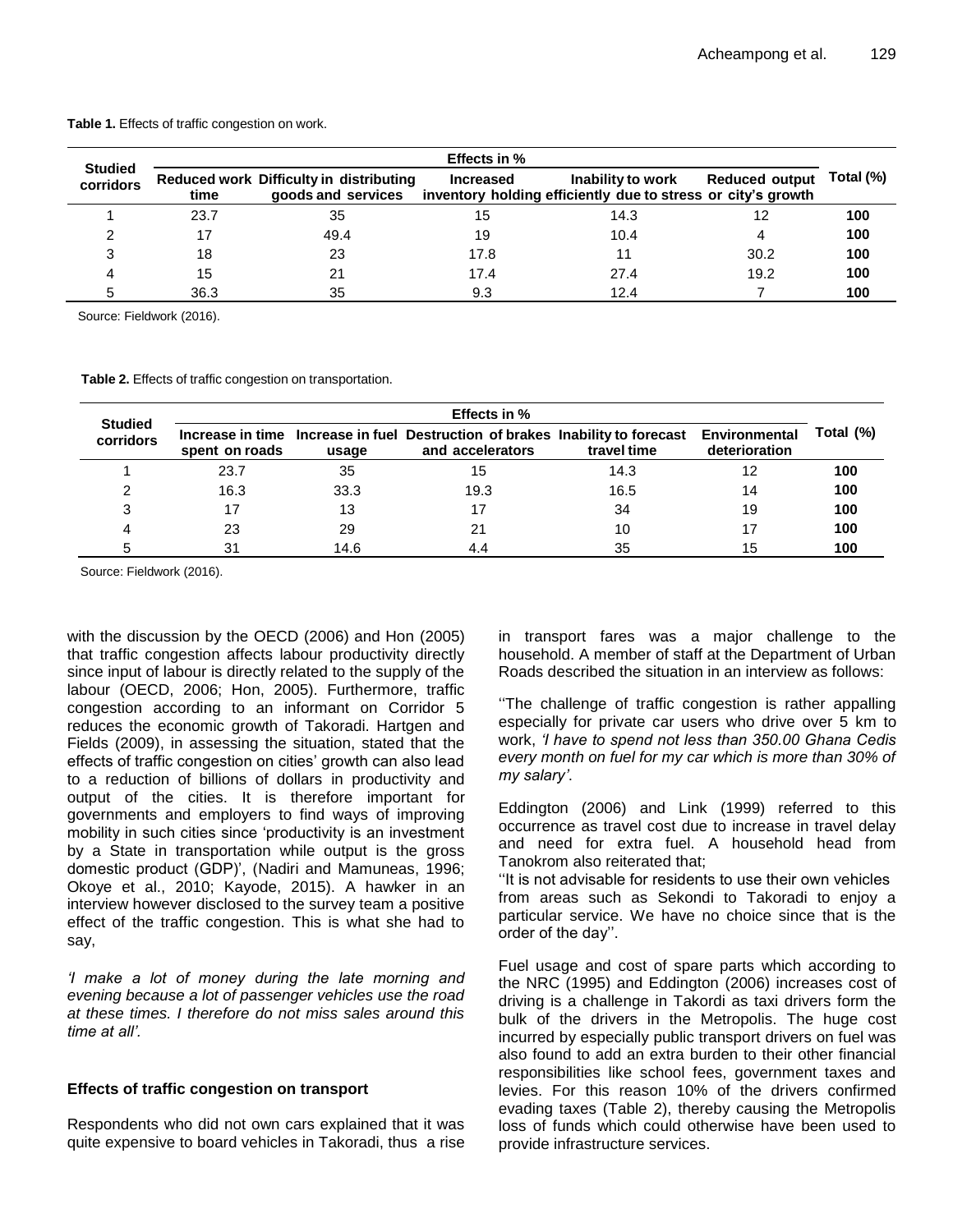|                             | <b>Effects in %</b>                                                                      |      |                                               |                                                       |                             |           |  |  |  |
|-----------------------------|------------------------------------------------------------------------------------------|------|-----------------------------------------------|-------------------------------------------------------|-----------------------------|-----------|--|--|--|
| <b>Studied</b><br>corridors | Low performance<br><b>Issues of</b><br>among staff and<br>safety<br>students and parents |      | <b>Increased</b><br>expenditure by<br>parents | <b>Accident</b><br>resulting in<br>injuries and death | <b>Stress to</b><br>parents | Total (%) |  |  |  |
| Zone 1                      | 23.7                                                                                     | 35   | 15                                            | 14.3                                                  | 12                          | 100       |  |  |  |
| Zone 2                      | 15.6                                                                                     | 30   | 25.1                                          | 15.3                                                  | 14                          | 100       |  |  |  |
| Zone 3                      | 17                                                                                       | 23   | 18                                            | 11                                                    | 31                          | 100       |  |  |  |
| Zone 4                      | 7.25                                                                                     | 7.34 | 34.5                                          | 17                                                    | 33.1                        | 100       |  |  |  |
| Zone 5                      | 12                                                                                       | 14.5 | 29                                            |                                                       | 27                          | 100       |  |  |  |

**Table 3.** Effects of traffic congestion on education.

Source: Fieldwork (2016).

#### **Effects of traffic congestion on education**

Majority of the respondents on Corridors 1, 2 and 3 (35, 30 and 23% respectively) complained bitterly about not being able to have the required hours of sleep because of the need to wake up early in order to escape traffic congestion (Table 3). This results in their inability to perform well at work since they not only have to get to work early but also send their wards to school.

According to Porter and Abane (2008) one of the many ways to find solutions to such challenges is to increase children"s participation in transport planning. Most school opening hours are usually from 7:40 a.m. to 8:30 a.m. This is the same time workers also get to work, making some families skip their breakfast or take it while driving. It was shocking to hear from a parent in an interview that he sometimes received calls from teachers, asking her to come and take her son back to the house as punishment for his late-coming. She said:

"It's not like we don't leave early enough. I spend more than half an hour driving from Sekondi before getting to the school and my work place is at the CBD".

## **Effects of traffic congestion on recreatio**n

One major negative impact of traffic congestion in Takoradi is the reduction in revenue obtained by tourism operators especially during the festive seasons. The roads leading to recreational centres such as Takoradi Harbour, Allan Beach and Hotel attract a lot of traffic on the road, which deters tourists from visiting the location. Teye (1992) explained that such situations can lead to unsatisfactory experience by visitors. According to Davison and Knowles (2006), people without private cars or vehicles during festive seasons are disadvantaged in a way as they are compelled to travel by public buses with their attendant delays and discomfort. This can make the tourist feel bad especially when caught in traffic congestion (Cui and Ryan, 2011).

It is however, appropriate to consider that traffic congestion does not always create unfavorable conditions during festive seasons or during periods of tourists' visit. Some people do benefit from the traffic congestion. For instance most taxi drivers at the taxi ranks in areas around Market Circle explained that they make a lot of sales during festive seasons because most passengers who wish to get to the recreational areas earlier use the taxis to avoid extra waste of time on the road (Table 4). The challenge however is the difficulty on the part of tourists to pay the huge amount charged by the drivers. Fifty-five percent of the traders also at Market Circle stated that they make higher sales during such occasional seasons. A shopkeeper in an interview said:

*'Most customers prefer to buy around festive seasons like Christmas and they do that very early in the morning, that is during the rush hours since they believe that is the time they will get fresh goods especially the perishable ones to buy'*.

## **Effects of traffic congestion on health and environment**

Pollution from vehicles is usually inhaled by passengers caught in a traffic congestion and people working in firms and companies located around arterial roads (Al-Mogin, 2005). In Takoradi, however, people who inhale the unfavourable gases comprise mostly sellers along the roads around the Market Circlet. A commuter in an interview explained the situation as follows:

"I can't stay long in traffic since inhaling fumes from the cars chokes me""

This statement agrees with the assertion from the World Watch Institute (2008) that prolonged stay in road traffic leads to choking due to pollution. Kayode (2015) agreed with Al-Mogrin (2005) that lead poisoning which is often caused by inhaling polluted air in a traffic congestion can cause headache, weakness of the body, stress, constipation and death.

Most of the "trotros", according to an officer at the MTTU, are not in good condition and therefore produce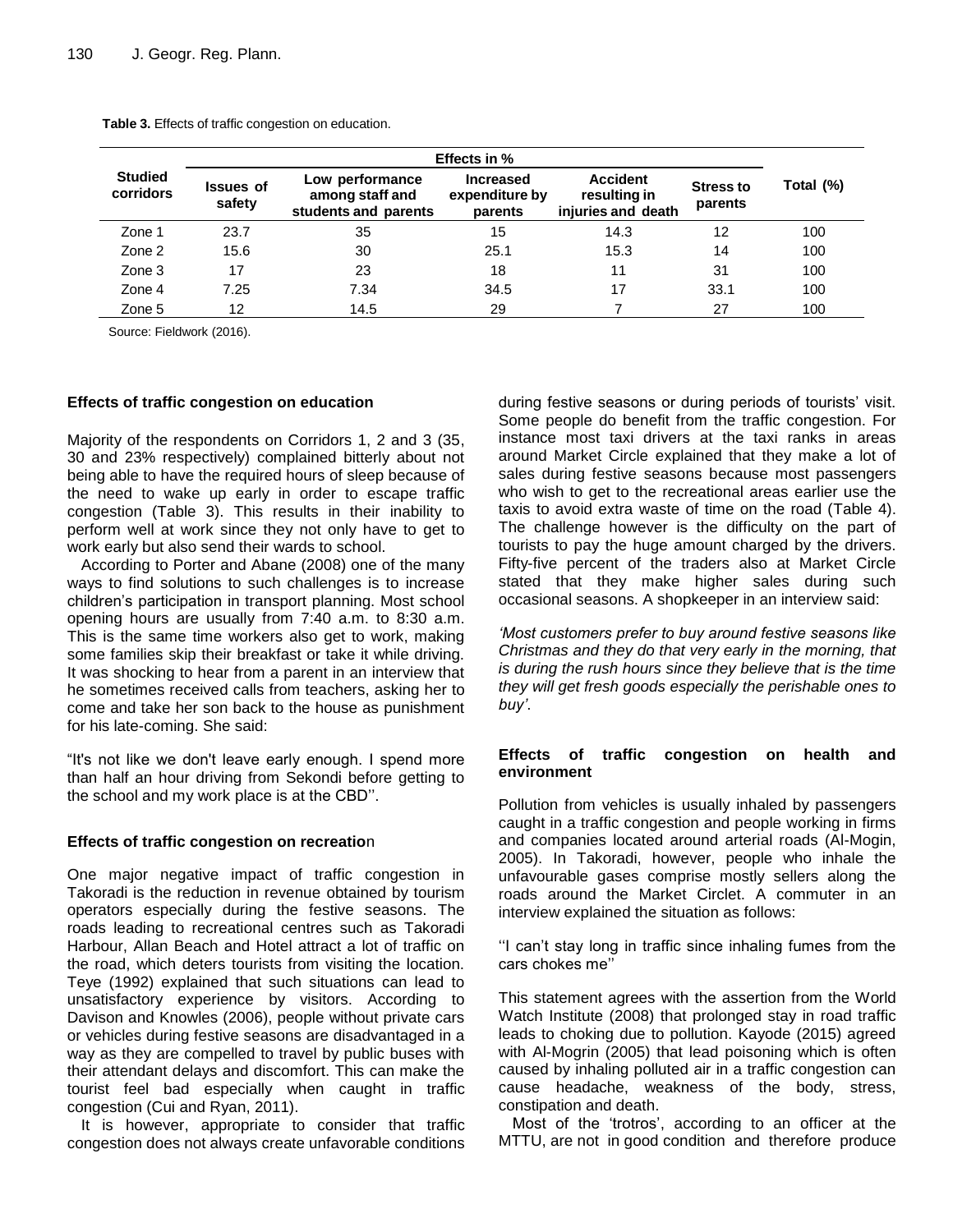|                             |                                              |                                        | <b>Effects in %</b>                                                |                                                                 |           |           |
|-----------------------------|----------------------------------------------|----------------------------------------|--------------------------------------------------------------------|-----------------------------------------------------------------|-----------|-----------|
| <b>Studied</b><br>corridors | <b>Reduction in</b><br>tourist<br>attraction | Decrease in<br>revenue from<br>tourism | <b>Reduction in time</b><br>spent at tourists<br>sites by tourists | <b>Reduction of</b><br>revenue<br>obtained by<br>tourists sites | Road rage | Total (%) |
|                             | 23.7                                         | 35                                     | 15                                                                 | 14.3                                                            | 12        | 100       |
| 2                           | 17                                           | 19.4                                   | 34.1                                                               | 2.23                                                            | 27.3      | 100       |
| 3                           | 11                                           | 7.6                                    | 19                                                                 | 14.3                                                            | 47.1      | 100       |
| 4                           | 2.3                                          | 22.7                                   | 17.7                                                               | 22.4                                                            | 35        | 100       |
| 5                           | 25                                           | 22.3                                   | 19.5                                                               | 12                                                              | 21.2      | 100       |

**Table 4.** Effects of traffic congestion on recreation.

Source: Fieldwork (2016).

**Table 5.** Effects of traffic congestion on health and environment.

| <b>Studied</b> | Effects in % |                                                                   |           |           |               |           |  |  |
|----------------|--------------|-------------------------------------------------------------------|-----------|-----------|---------------|-----------|--|--|
| corridors      | Headache     | Choking and high Stress and loss Fear caused by<br>blood pressure | of energy | road rage | <b>Others</b> | Total (%) |  |  |
|                | 23.7         | 35                                                                | 15        | 14.3      | 12            | 100       |  |  |
| ົ              |              | 4                                                                 | 19.4      | 36        | 24.7          | 100       |  |  |
| 3              | 23.1         | 32.2                                                              | 17.4      | 11.3      | 16            | 100       |  |  |
|                | 12           | 21                                                                | 27        | 17        | 23            | 100       |  |  |
|                | 37           | 14                                                                | 29        | 27.2      | 33            | 100       |  |  |

Source: Fieldwork (2016).

harmful gases such as Carbon Monoxide which are risky to inhale. An official of the GPRTU also expressed the challenge as follows:

"I wish most of the 'trotros' that have out-lived their expected number of years are stopped from using the road but nothing like that has ever been done to regulate the types of vehicles on the roads since I began working in the Metropolis".

## **Effects of traffic congestion on religious activities**

Most respondents reported being late for religious activities due to traffic on the five corridors studied (Table 5). A majority of this group which comprised of Muslims complained of heavy traffic during their festive seasons (IdirFitir and IdirAdhar) because of the location of the central mosque. One of the mosques is located close to the Tarkwa station, and the other is also located close to the Segou area. This situation increases vehicular traffic on the road as there are a lot of people plying these roads, while the festivity also attracts a lot of people from adjacent towns. According to informants, the Jumah or Friday prayers also make such roads highly congested. An appeal, therefore, was made for the relocation of the mosque by one Imam (Prayer Leader) in the Metropolis.

A resident at Effiakuma explained this as follows,

"We hear the sound of trotros and their 'mates' shouting for passengers to board their vehicles making it difficult sometimes for us to concentrate at church".

## **Test of hypothesis**

Table 6 shows the test of hypothesis which guided the study. The hypothesis is stated as follows: The data as shown in Table 7 were generated by asking all respondents interviewed, 24 each of the 5 corridors (Table 8) studied to indicate their views on the severity of congestion on the roads. This was done by using a Likert Scale as discussed earlier. Using the same Likert Scale, the severity of traffic congestion was used to predict the major socio-economic effects acknowledged by the respondents as significant predictor of traffic congestion on the individual roads appraised. The test performed with a significant value of 0.05 allowed for the determination of the level of relationship between severity of traffic congestion on the 5 arterial roads and socioeconomic activities. From Table 8, socio-economic effects of traffic congestion represent dependent variables while the independent variable is represented by traffic congestion severity on the various roads.

Corridor 1, that is, areas in and around Takoradi Market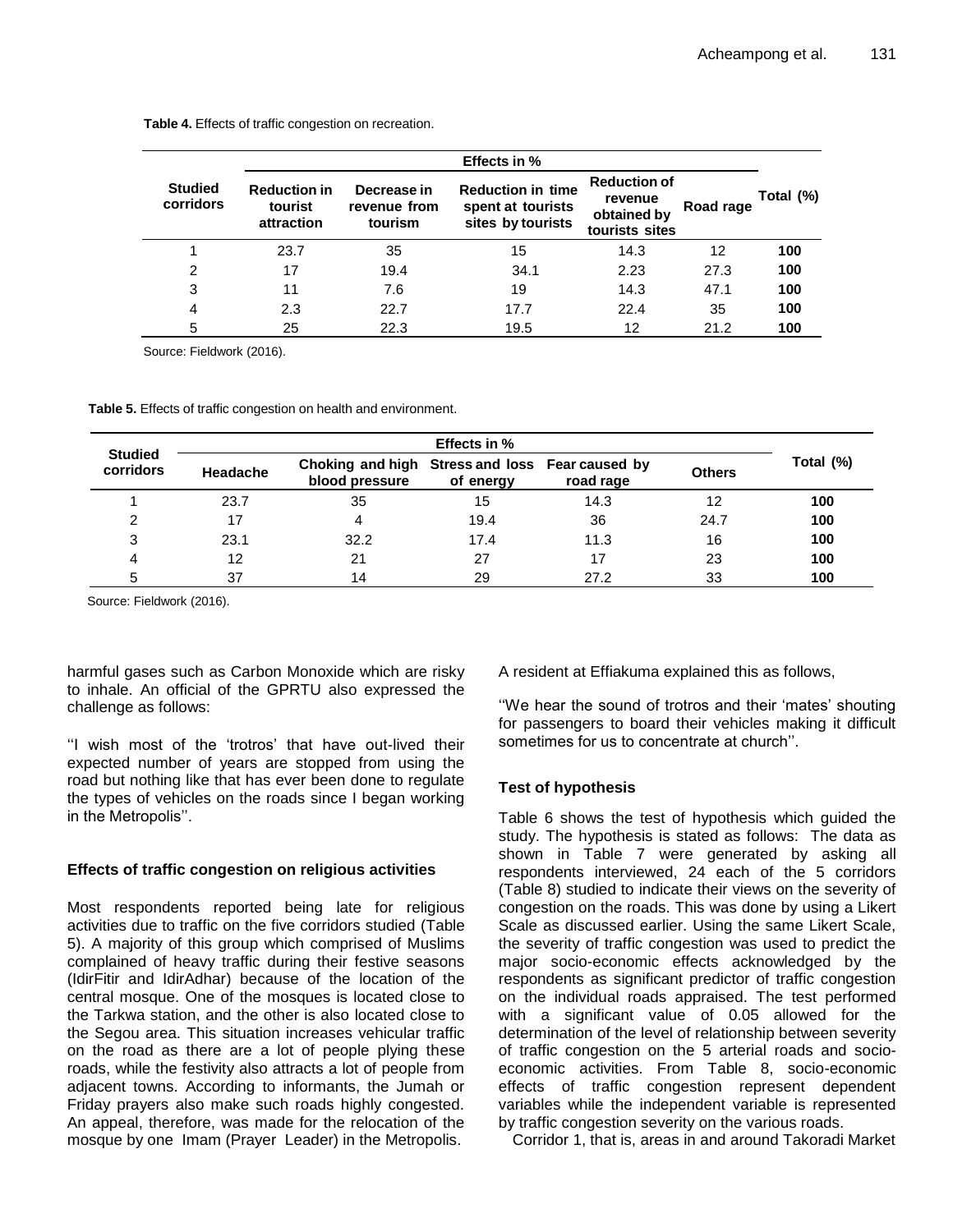| <b>Studied</b><br>corridors | Change of place Delay to other<br>of worship | commuters | <b>Noise</b> | Increase cost | <b>Others</b> | Total (%) |
|-----------------------------|----------------------------------------------|-----------|--------------|---------------|---------------|-----------|
|                             | 23.7                                         | 35        | 15           | 14.3          | 12            | 100       |
|                             | 17                                           | 44        | 19           | 6             | 14            | 100       |
| 3                           | 15                                           | 21        | 27           |               | 26            | 100       |
|                             | 16.2                                         | 23.2      | 17.7         | 27.4          | 16            | 100       |
|                             | ◠                                            | 41.9      | 9            | 17            | 29.1          | 100       |

**Table 6.** Effects of traffic congestion on religious activities.

Source: Fieldwork (2016).

**Table 7.** Number of questionnaires and categories of respondents.

| Zone  | <b>Drivers (Private and</b><br><b>Traders Hawkers and</b><br><b>Formal</b><br><b>Passengers</b><br>market sellers<br>commercial)<br>employees |    |    |    |     |  |  |  |
|-------|-----------------------------------------------------------------------------------------------------------------------------------------------|----|----|----|-----|--|--|--|
|       |                                                                                                                                               |    |    |    | 24  |  |  |  |
|       |                                                                                                                                               |    | 6  |    | 24  |  |  |  |
|       |                                                                                                                                               |    | 6  |    | 24  |  |  |  |
|       |                                                                                                                                               |    | 6  |    | 24  |  |  |  |
| 5     | h                                                                                                                                             |    | 6  |    | 24  |  |  |  |
| Total | 30                                                                                                                                            | 30 | 30 | 30 | 120 |  |  |  |

Source: Fieldwork (2016).

Circle, recorded no significant relationship between delay to places, stress and fuel consumption. However, there is a significant relationship between traffic severity and probability of accident occurring (p value  $= 0.012$ ) and reduction in worker productivity (p value  $= 0.042$ ) and severity of traffic congestion. Again, on Corridor 1 there is also a significant relationship between traffic congestion and increase in prices of goods and services (p value: 0.015) and severity of traffic congestion. This could be as a result of the time taken for workers especially those employed in the formal sectors to drive through the heavy traffic at Market Circle before they get to their work places. This reduces their working hours and reduces economic growth of the city of Takoradi (Takyi et al., 2013; Harten and Fields, 2009).

On Corridor 2, however, the significant relationship between traffic congestion and road accidents can be as a result of transporting cargo from the port to Sekondi using the intersection at Paa Grant Circle. The trucks produced a lot of fumes and moved slowly. This can also be as a result of the several roads joining the circle which makes it imperative for drivers to be extra vigilant when joining the road. For this reason, officials from the MTTU are mostly assigned to the circle to control the flow of the traffic in order to prevent possible accidents.

On Corridor 4, the negative relationship between traffic congestion and prices of goods and services could be due to the fact that most shop owners along the road to Tanokrom patronize their goods from the Market Circle and resell them to the residents in the suburbs. The sellers do not increase the prices so much because it does not cost much to commute to the Market from their shops.

On Corridor 5, however, a positive relationship between traffic congestion and delays implies that passengers and drivers that used the road or the Circle in the morning rush hours get to their destinations late. This relationship is consistent with the data from the Department of Urban Roads that Zone 5 is the most congested place among the 5 corridors and also the assertion by the OECD (2006) that productivity of labour is directly related to the supply of the labour.

# **CONCLUSION, IMPLICATION AND RECOMMENDATIONS**

This paper brings to the table the particular challenges faced in most cities in the world. It is however not a new fact to announce though, nonetheless, the dimension we sought to focus on in this study can be linked to a rather more appalling situation. Takoradi with her expected growth could be a curse in disguise for particularly the city dwellers if traffic congestion is not checked. The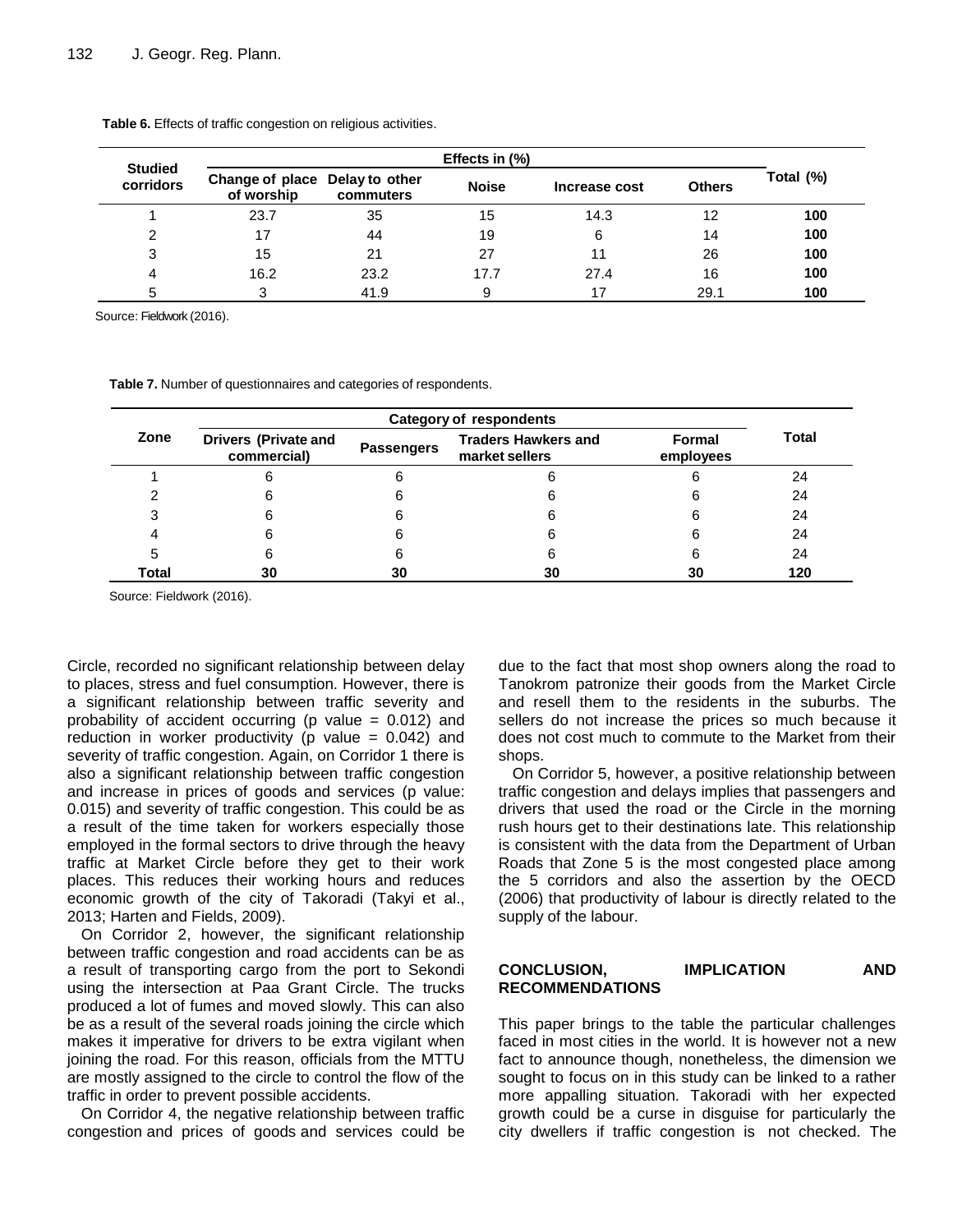| Socioeconomic    | MS <sub>1</sub> |          | MS <sub>2</sub> |          | MS <sub>3</sub> |          | MS <sub>4</sub> |          | MS <sub>5</sub> |          |
|------------------|-----------------|----------|-----------------|----------|-----------------|----------|-----------------|----------|-----------------|----------|
| effects (DV)     | B.              | Sig.     | B               | Sig.     | B               | Sig.     | B               | Sig.     | B.              | Sig.     |
| Lateness         | 0.084           | 0.611    | 0.216           | 0.268    | 0.148           | 0.474    | $-0.050$        | 0.763    | 0.423           | $0.022*$ |
| R                | 0.012           |          | 0.058           |          | 0.024           |          | 0.004           |          | 0.208           |          |
| Increase fares   | $-0.018$        | 0.927    | $-0.373$        | 0.063    | $-0.063$        | 0.633    | $-0.283$        | 0.105    | 0.451           | $0.005*$ |
| R                | 0.000           |          | 0.156           |          | 0.011           |          | 0.115           |          | 0.150           |          |
| <b>Stress</b>    | $-0.006$        | 0.963    | $-0.116$        | 0.604    | $-0.437$        | $0.015*$ | 0.149           | 0.334    | 0.180           | 0.398    |
| R                | 0.000           |          | 0.013           |          | 0.239           |          | 0.042           |          | 0.031           |          |
| Increase prices  | 0.400           | $0.015*$ | 0.211           | 0.242    | $-0.063$        | 0.738    | $-0.574$        | $0.000*$ | 0.024           | 0.883    |
| R                | 0.062           |          | 0.170           |          | 0.005           |          | 0.556           |          | 0.001           |          |
| Lower demand     | 0.139           | 0.494    | 0.054           | 0.764    | $-0.049$        | 0.798    | 0.159           | 0.332    | $-0.227$        | 0.181    |
| R.               | 0.022           |          | 0.004           |          | 0.003           |          | 0.043           |          | 0.076           |          |
| Low sales        | $-0.012$        | 0.948    | $-0.158$        | 0.341    | 0.014           | 0.943    | 0.091           | 0.780    | 0.237           | 0.247    |
| R.               | 0.000           |          | 0.043           |          | 0.000           |          | 0.004           |          | 0.058           |          |
| High fuel Cons.  | 0.048           | 0.780    | $-0.046$        | 0.842    | 0.190           | 0.472    | 0.149           | 0.316    | 0.246           | 0.238    |
| R.               | 0.004           |          | 0.002           |          | 0.024           |          | 0.046           |          | 0.060           |          |
| High land rent   | 0.337           | 0.061    | $-0.250$        | 0.179    | 0.007           | 0.971    | 0.138           | 0.467    | 0.193           | 0.400    |
| R                | 0.150           |          | 0.084           |          | 0.000           |          | 0.024           |          | 0.031           |          |
| Rd. dilapidation | 0.078           | 0.620    | 0.087           | 0.679    | $-0.070$        | 0.750    | $-0.237$        | 0.192    | 0.150           | 0.446    |
| R.               | 0.011           |          | 0.008           |          | 0.005           |          | 0.076           |          | 0.026           |          |
| Accident         | 0.313           | $0.012*$ | 0.401           | $0.032*$ | 0.268           | 0.152    | $-0.293$        | 0.214    | 0.047           | 0.826    |
| R.               | 0.111           |          | 0.200           |          | 0.091           |          | 0.079           |          | 0.002           |          |
| Ina. To forecast | $-0.157$        | 0.359    | $-0.105$        | 0.617    | $-0.134$        | 0.470    | $-0.054$        | 0.755    | $-0.044$        | 0.849    |
| R.               | 0.038           |          | 0.012           |          | 0.024           |          | 0.005           |          | 0.002           |          |
| Pollution        | $-0.265$        | 0.147    | 0.341           | $0.041*$ | $-0.310$        | 0.130    | $-0.314$        | 0.084    | 0.088           | 0.685    |
| R                | 0.093           |          | 0.184           |          | 0.101           |          | 0.130           |          | 0.007           |          |
| Reduce worker P. | 0.325           | $0.012*$ | $-0.280$        | 0.105    | 0.148           | 0.464    | $-0.046$        | 0.767    | -10.32          | 0.268    |
| R                | 0.131           |          | 0.120           |          | 0.025           |          | 0.004           |          | 0.053           |          |

**Table 8.** Test of hypothesis.

 $p < .05\%$ .,  $R = R$  Square Value and  $* =$  highly significant relationship. Source: Fieldwork (2016).

paper therefore presents evidence and direct examples on how the city can be rescued. In discussing the remedies to the canker, the study suggests the need for the formation of minor companies to regulate the activities of 'trotros' and taxis in the Metropolis.

Furthermore, there is the need to expand the roads to make way for the realization of the bus rapid system which has been on the heart of the government in recent times. Such a recommendation will allow space for large articulated trucks and vehicles (buses) that travel relatively slow thereby causing traffic on the roads. In addition there is the need for rehabilitation of the railway line to ease the pressure on the roads. Firm regulations have to be made and implemented to discourage old vehicles from being used in the city, as they are a greater contributor to air pollution on the roads. A more critical recommendation is the need to decongest the CBD. This could be achieved through the establishment of other market centres and other socio-economic facilities such as hotels and vehicular terminals outside the CBD that is, areas far from the Market Circle to serve as intervening opportunities. Finally, the building of settlements within the Metropolis should be well- regulated by the city authorities to make the roads easily accessible in the towns.

## **CONFLICT OF INTERESTS**

The authors have not declared any conflict of interests.

## **ACKNOWLEDGEMENTS**

We want to offer our sincere appreciation to Professor Alex Boakye Asiedu and Dr. Isaac Kwabena Arthur from the Department of Geography and Resource Development, University of Ghana for their supervision of the MPhil thesis of the first author from which this paper was developed. We also thank the Ghana Education Trust Fund (GETFUND) for the financial support for the data collection. We want to use this opportunity to thank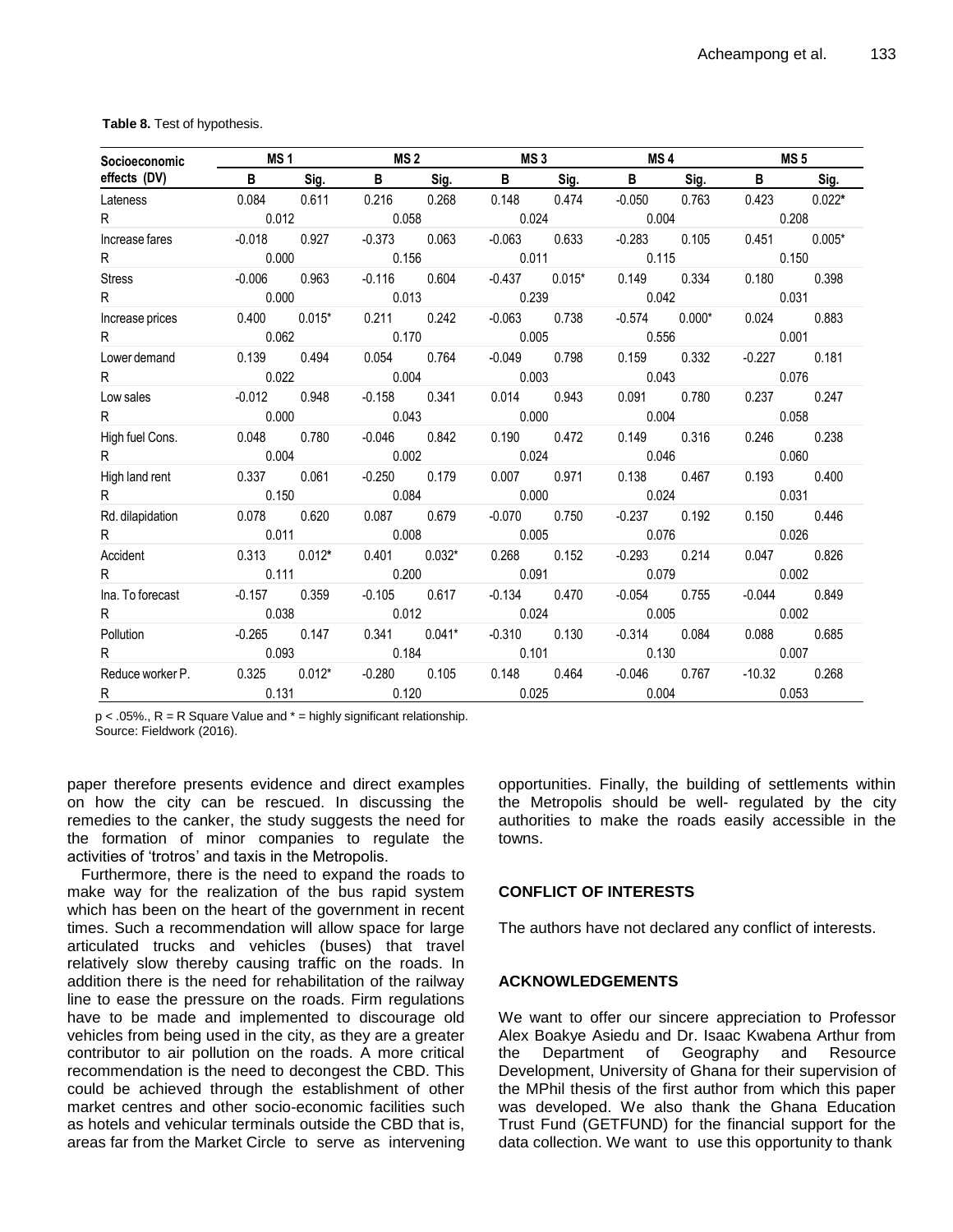officials of the physical planning unit of the Sekondi-Takoradi Metropolitan Assembly for the information they shared with us.

#### **REFERENCES**

- Abdal-Salam G (2008). Interpreting Multiple Regression. A Short Overview, Laboratory for Interdisciplinary Statistical Analysis (LISA), Department of Statistics, Virginia Polytechnic Institute & State University.
- Adams EJ, Goad M, Sahlqvist S, Bull FC, Cooper AR, Ogilvie D (2014). Reliability and Validity of the Transport and Physical Activity Questionnaire (TPAQ) for Assessing Physical Activity Behaviour. PLoS One 9(9):e107039.
- Adarkwa K (1991). Urban consumer needs in the transport sector and government policy in Ghana. Journal of Advanced Transportation 25(1):43-53.
- Addison ET (2012). Vehicle Population and International Trend. Ministry of Transport, Ghana, Ghana Press.
- Addo ST (2006). Geography, transport, and development: a spatial trinity: chorological evaluation of the Ghanaian scenario in the 20th and early 21st centuries. Ghana Universities Press.
- Adenle JA (1981). Factors militating against free flow of Traffic in Metropolitan Lagos. Transportation in Nigerian National Development, Ibadan: NISER.
- Aguiló E, Palmer T, Rosselló J (2012). Road transport for tourism: evaluating policy measures from consumer profiles. Tourism Economics 18(2):281-293.
- Alegre J, Cladera M (2006). Repeat Visitation in Mature Sun and Sand Holiday Destinations. Journal of Travel Research 44(3):288-297.
- Al-Mogrin S (2005).The Impact of Adverse Effects and Environmental Effects of Mobility on the Sustainability of Transportation. Sustainable Transport in Developing Countries. Proceedings on Environment, International Conference, Abu Dhabi, UAE: Environmental Agency (ERWDA) P 177.
- Asomaning H (2010). Takoradi: Traffic Jams and Fake Gucci a New Breeze is Blowing. Ghana News Agency, Monday 14 June, 2010. Available at: http://www.ghananewsagency.org/features/-takoraditraffic-jams-and-fake-gucci-a-new-breeze-is-blowing--16712
- Atash F (2007). The deterioration of urban environments in developing countries: Mitigating the air pollution crisis in Tehran, Iran. Cities 24(6):399-409.
- Atindanbila S (2013). Research methods and SPSS analysis for researchers. In Cantonments, Accra: BB Printing Press. Ghana) Conference on Education (ICE) Geneva.
- Baker TL (1994). Doing Social Research. New York: McGraw-Hill Inc.
- Buah FK (1998). A history of Ghana. Macmillan.
- Button KJ, Hensher DA (2001). Handbook of transport systems and traffic control. Emerald Group Publishing Limited.
- Cortright J (2009). Walking the walk: How walkability raises home.
- Cui X, Ryan C (2011). Perceptions of place, modernity and the impacts of tourism–Differences among rural and urban residents of Ankang, China: A likelihood ratio analysis. Tourism Management 32(3):604- 615.
- Davison LJ, Knowles RD (2006). Bus Quality Partnerships, Modal Shift and Traffic Decongestion. Journal of Transport Geography 14(3):177- 194.
- Department of Urban Roads (2012). Transport Sector Report, Takoradi. Submitted to the Sekondi-Takoradi Metropolitan Assembly, Takoradi.
- Derek Halden Consultancy (2002a). City Region Boundaries Study. Scottish Executive Central Research unit, World Cat Libraries.
- Derek Halden Consultancy (2002b). Review of Research on School Travel. Edinburgh, Scotland: Scottish Executive Central Research Unit.
- Development Research Partners (2007). The Impact of 1-70 Congestion on Colorado-Denver to Grand Junction, Metro Denver Economic Development Corporation, Chamber of Commerce, 10184 West Belleview Avenue, Suite 100, Littleton, Colorado 80127.
- Eddington R (2006). The Edington Transport Study Main Report: Transport"s Role in Sustaining the UK"s Productivity and

Competitiveness. UK Department for Transport, London. Available at: https://webarchive.nationalarchives.gov.uk/20090115123436/http://w ww.dft.gov.uk/162259/187604/206711/volume1.pdf

European Conference of Ministers of Transport (ECMT) (2007). Managing Urban Traffic Congestion-Summary Document, Transport Research Centre, European Conference of Ministers of Transport, Dortmund. Available at: https://www.oecdilibrary.org/docserver/9789282101506-sum-

en.pdf?expires=1558972630&id=id&accname=guest&checksum=D6 B13D006541D1F2F9A046C4202E85B5

- Gardner G (2010). Power to the Pedals. Available at: http://www.worldwatch.org/node/6456"
- Ghana News Agency (GNA) (2012). Prospects and Challenges of Ghana's Oil find. Available at: http://www.ghananewsagency.org/.../prospects-and-challenges-ofghana-s-oil-find-80483"
- Ghana Statistical Service (2012b). Government of Ghana, 2000 Population and Housing Census (PHC) Reports, Accra.
- Ghana Statistical Service (GSS) (2012a). Population and Housing Census: Special Report of Urban Localities. GSS, Accra.
- Grant R, Yankson P (2003). City Profile: Accra. Cities 20:65-106.
- Hartgen DT, Fields MG (2009). Gridlock and Growth: the effects of traffic Congestion on Regional and Economic Performance, Policy Summary of Reason Foundation Policy, Study no. 371. Available at: https://reason.org/wp-

content/uploads/files/ps371\_growth\_gridlock\_cities\_full\_study.pdf

- Hon ML (2005). Evaluation of traffic congestion relieving options with using cost-benefit analysis: case study of Central-Wan Chai. Unpublished MSc (Doctoral dissertation, Thesis, The University of Hong Kong).
- Hoyle BS (1988). Transport and development in tropical Africa. John Murray.
- Johnson RB, Onwuegbuzie AJ (2004). Mixed methods research: A research paradigm whose time has come. Educational Researcher 33(7):14-26.
- Kayode O (2015). Evaluating Traffic Congestion in Developing Countries- A Case Study of Nigeria. Chartered Institute of Logistics and Transport (CILT) Africa Forum; Mount Meru Hotel Arusha, Tanzania.
- Kearns R, Collins D (2003). Crossing roads, crossing boundaries: empowerment and participation in a child pedestrian safety initiative. Space and Polity 7(2):193-212.
- Lartey E (1977). Traffic within our cities. Proceedings of the Ghana Academy of Arts and Sciences 15:119-123.
- Mahama F (2012). Study of vehicular traffic congestion in the Sekondi-Takoradi metropolis. Doctoral Dissertation.

May A, Marsden G (2011). Urban transport and mobility: Transport and innovation unleashing the potential. In International Transport Forum.

- Ministry of Energy and Petroleum (MoEP) (2014). National Energy Policy, Ministry of Energy, Republic of Ghana.
- Ministry of Roads and Highway (2014). Report on Road Infrastructure Development, Ministry of Roads and Highway, Ghana, Accra.
- Ministry of Transport (MoT) (2012). Road Traffic Report, Ministry of Transport, Ghana, Accra. Ministry of Transport, MoT (2011). Report on Import Policy, Ministry of Transport, Ghana.
- Ministry of Transport (MoT) (2014). National Household Transport Survey Reports, Ministry of Roads and Highways to the Ministry of Transport, Ghana.
- Nadiri MI, Mamuneas T (1996). Contribution of highway capital to industry and national productivity growth. Available at: https://rosap.ntl.bts.gov/view/dot/13426
- National Center for Chronic Disease Prevention and Health Promotion (2001). Kidswalk-To School: A Guide To Promote Walking to School. Atlanta: Centers for Disease Control and Prevention, U.S. Department of Health and Human Services.
- National Research Council (NRC) (1992). Automobile Fuel Economy: How far should we go? National Academy Press, Washington, D.C.
- National Research Council (NRC) (1995). Quantifying Congestion Final Report (Draft), National Cooperative Highway Research Program Project 7-13, National Research Council, Geneva.
- Obeng-Odoom F (2014). Oiling the Urban Economy: Land, Labour, Capital and the State in Sekondi-Takoradi, Ghana. Routledge,